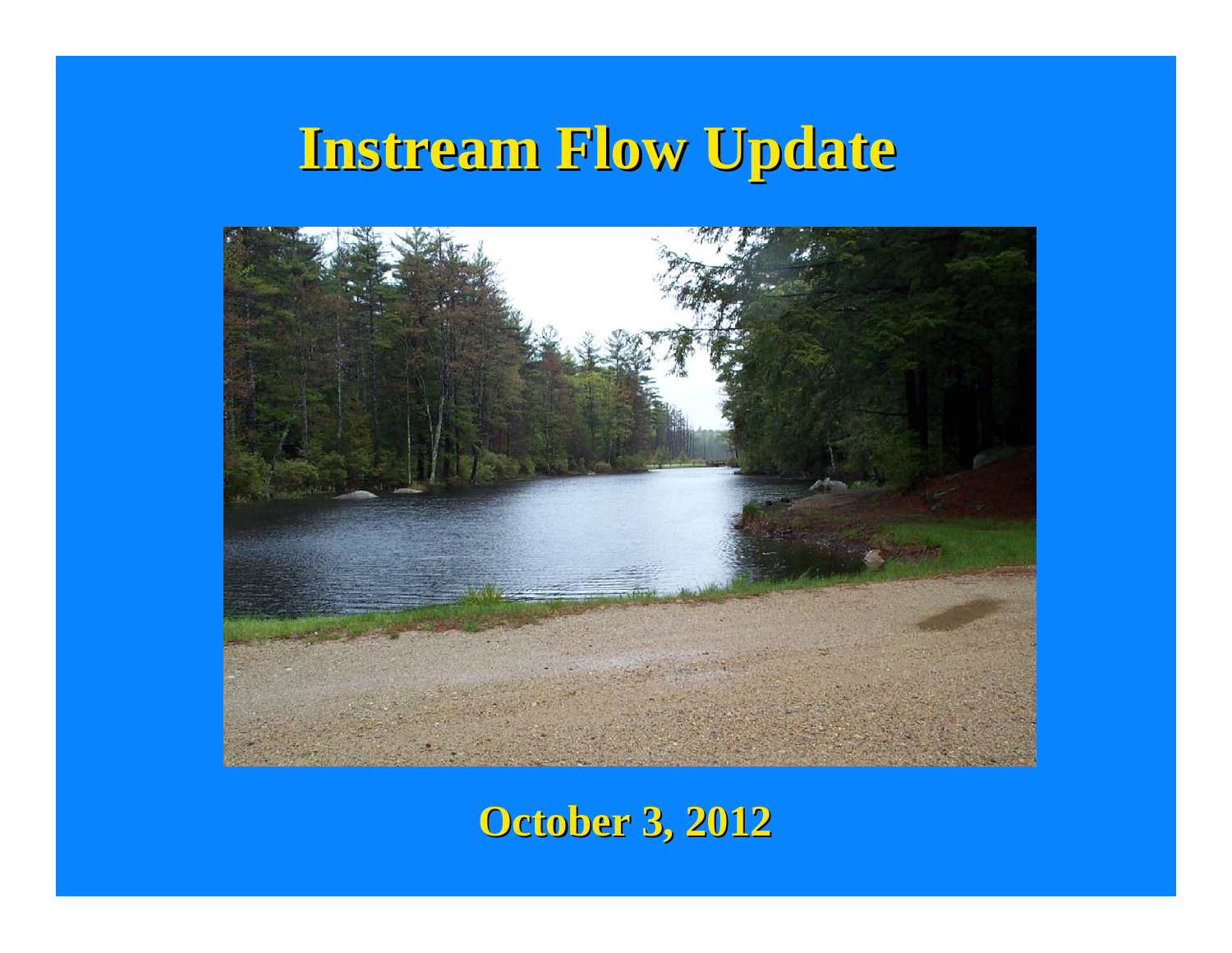## **Instream Flow Program Instream Flow Program**

- Two pilot projects are nearly completed – Lamprey River and Souhegan River.
- $\bullet$  Two components protected instream flow and water management plan.
- Water management plan – conservation first. Then management of uses (e.g., Reduced outdoor watering). Only after several days or weeks of low- flow – releases from dams.
- Water released from dams is for the ecology of the river NOT downstream users.
- Hope to wrap this up in the next few months. Then start implementation and evaluation.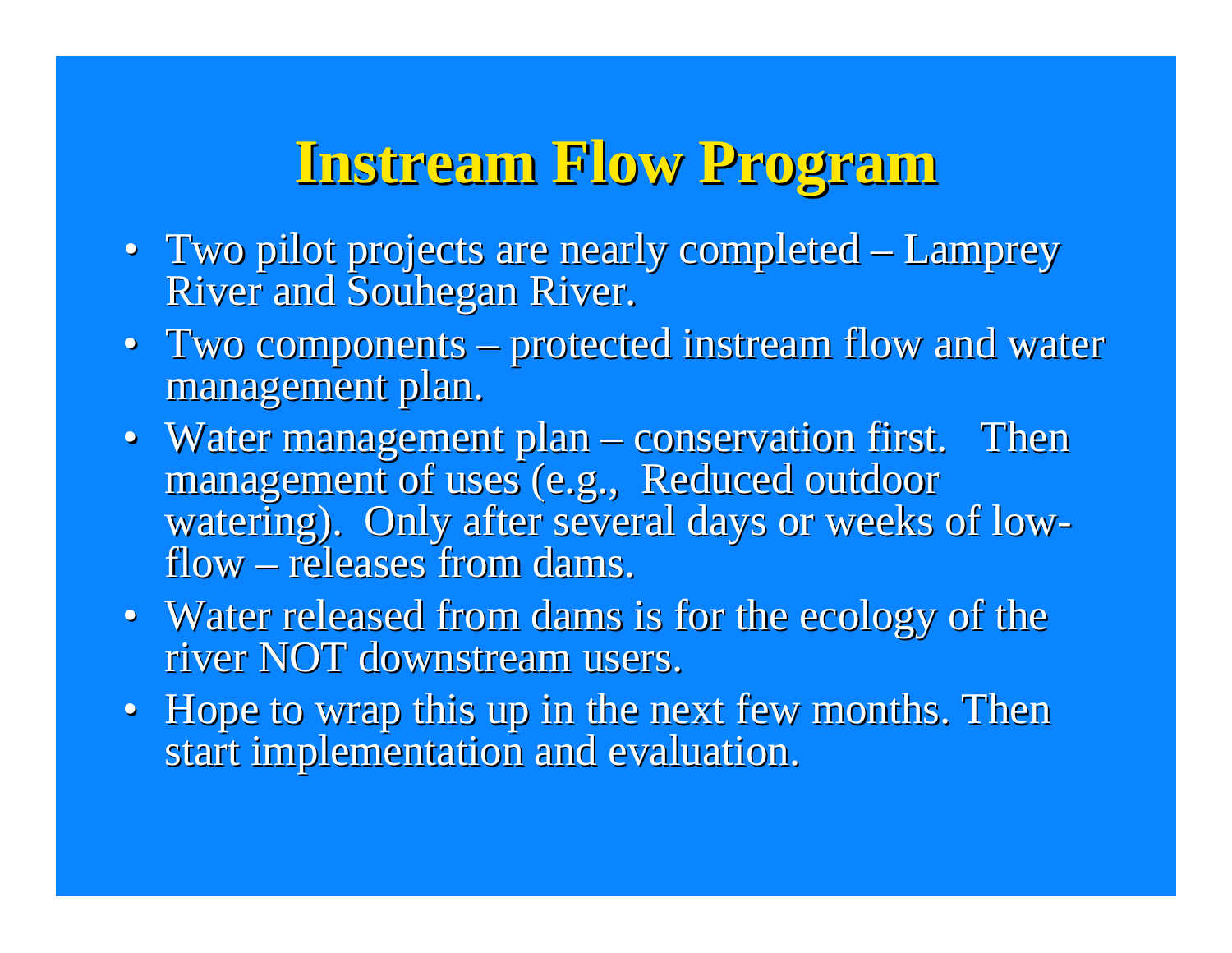### **Instream Flow Progress Instream Flow Progress**

- Lamprey River Management Plan DRAFT Response to Comments posted
- $\bullet$  . **• Lake Level Investigation by Dam Bureau for** winter drawdown
- Pawtuckaway Lake Release test conducted September 3-8, 2012
- Pawtuckaway Lake Science Roundtable  $9/28/12$
- Lakes/Rivers subcommittee...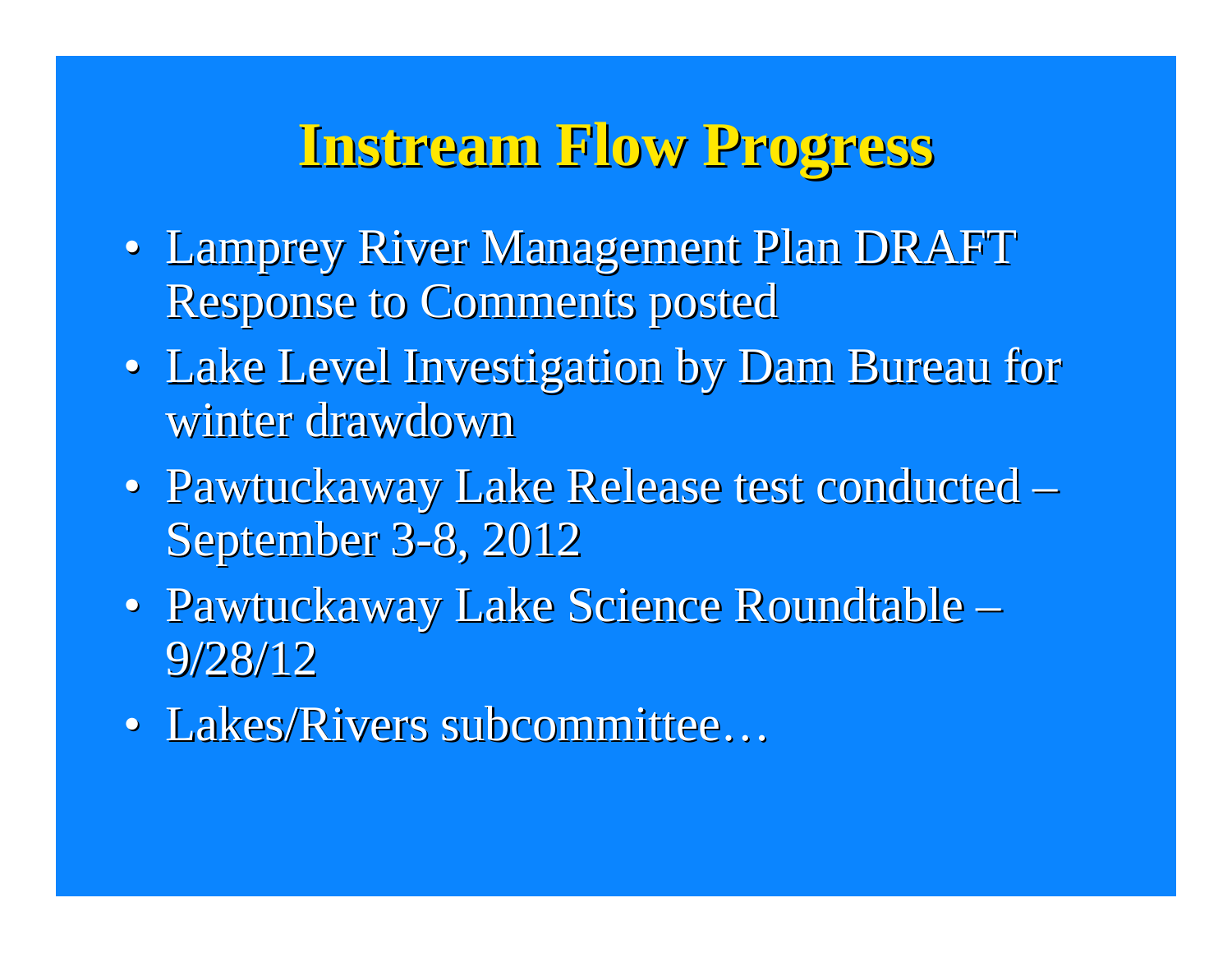#### LMAC/RMAC Instream Flow **Subcommittee Subcommittee**

- May 9, 2012: Questions proposed
	- 1. Defining the subset of artificial lake level changes that may affect water quality (chemical and/or biological)?
	- 2. Limits to artificial lake level changes when they impact downstream water quality values?
	- 3. What are the appropriate conditions to use lake level management to improve downstream water quality? quality?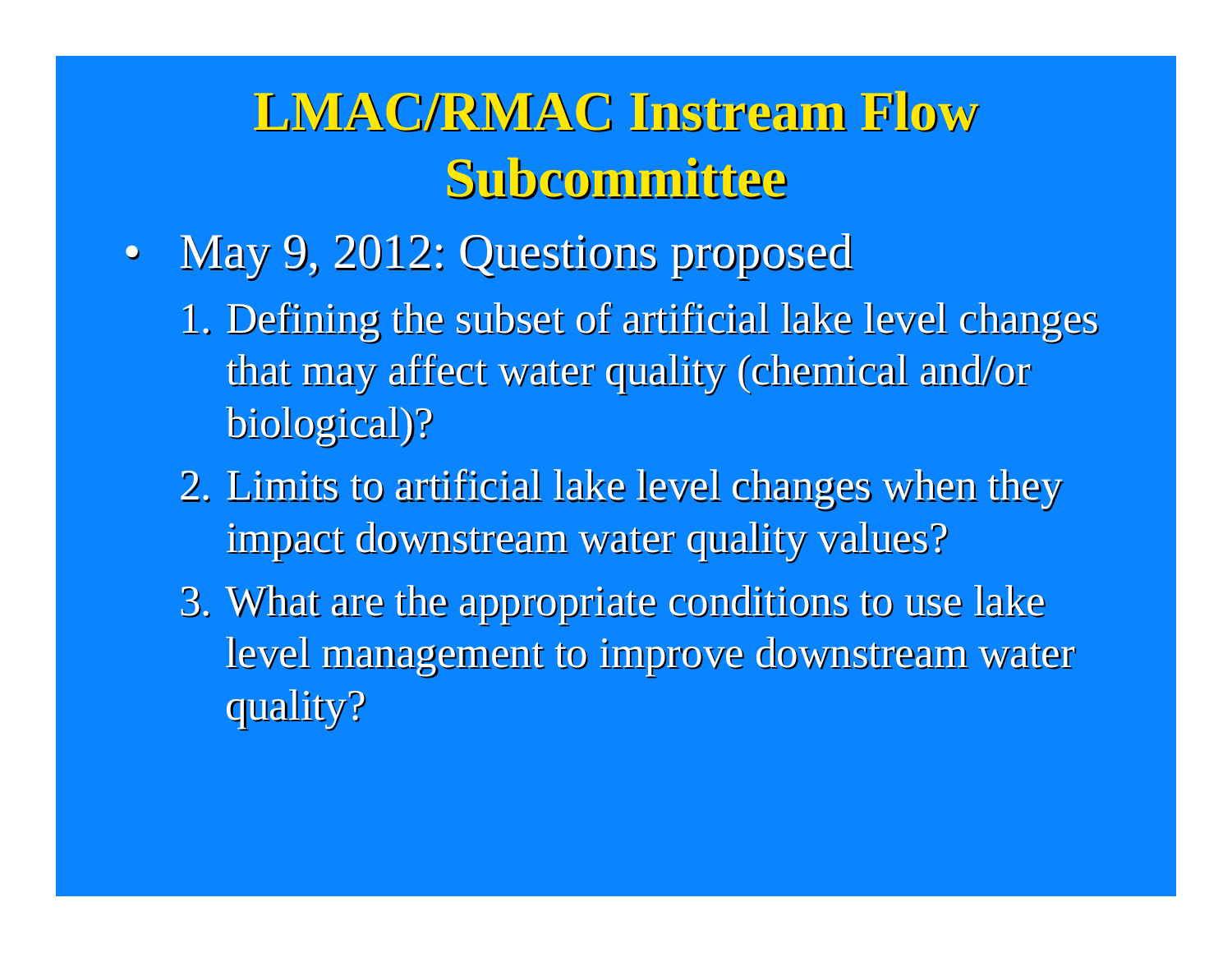#### LMAC/RMAC Instream Flow **Subcommittee Subcommittee**

- June 4, 2012: Goal, criteria and process proposed
	- Goal: avoid costly site-specific evaluations
	- –- Criteria: *De Minimus* thresholds appropriate
	- –- Process: DES (WQSAC) to finish water level fluctuation guidance based on screening criteria and enhance instream flow component
- July 20, 2012: Revise criteria and process July 20, 2012: Revise criteria and process
	- WMB revised the lake fluctuation guidance
	- $-$  No *de minimis* lake level changes, instead stay within natural ranges of variation
	- –– Evaluation relative to protection goals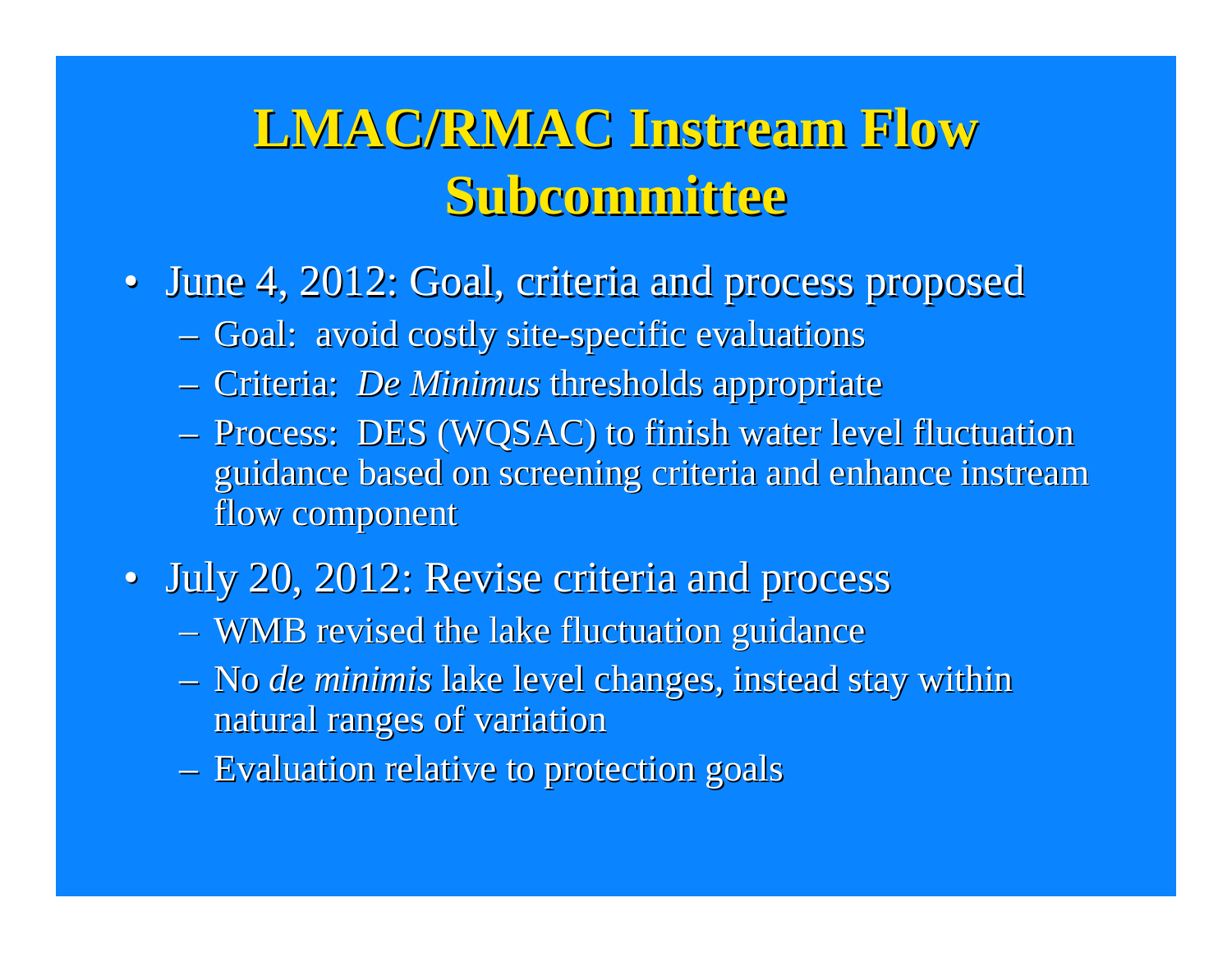#### **Instream Flow Next Steps Instream Flow Next Steps**

- Specific to Pawtuckaway:
	- Fall release and winter phosphorus study
	- Pawtuckaway Roundtable & Public Meeting – late October or early November
	- Completion of the Lake Level Investigation
- Specific to LMAC and RMAC:
	- –– DES developing comprehensive lakes and rivers guidance
	- –- LMAC/RMAC Subcommittee meeting -– November
	- –Present subcommittee proposal at JOINT Present subcommittee proposal at JOINT RMAC/LMAC meeting - December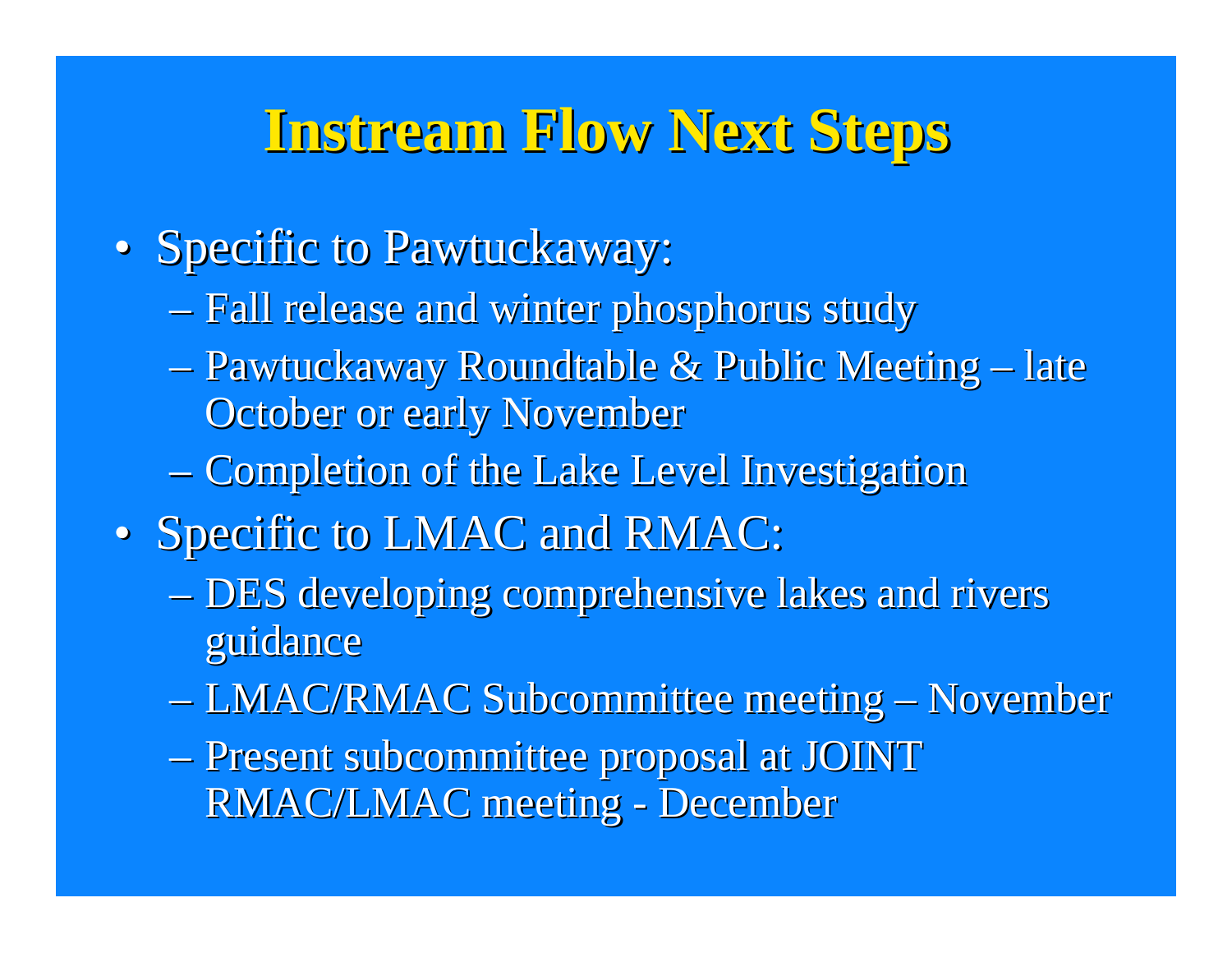#### **Instream Flow Next Steps Instream Flow Next Steps**

- Specific to the ISF Program:
	- $-$  Meet with SB 330 Legislative ISF Study **Committee**
	- –– Revise legislation to extend the date of the legislative review of the implementation period
		- Completion Target Dates for Adopting the **WMPs**
		- Senate and House sponsors to propose legislation to extend these timelines
	- –– Completion of the Water Management Plan(s)
		- presentation to Commissioner for adoption
		- implementation of the plan (pilot will be reviewed by DES, public and Legislature)